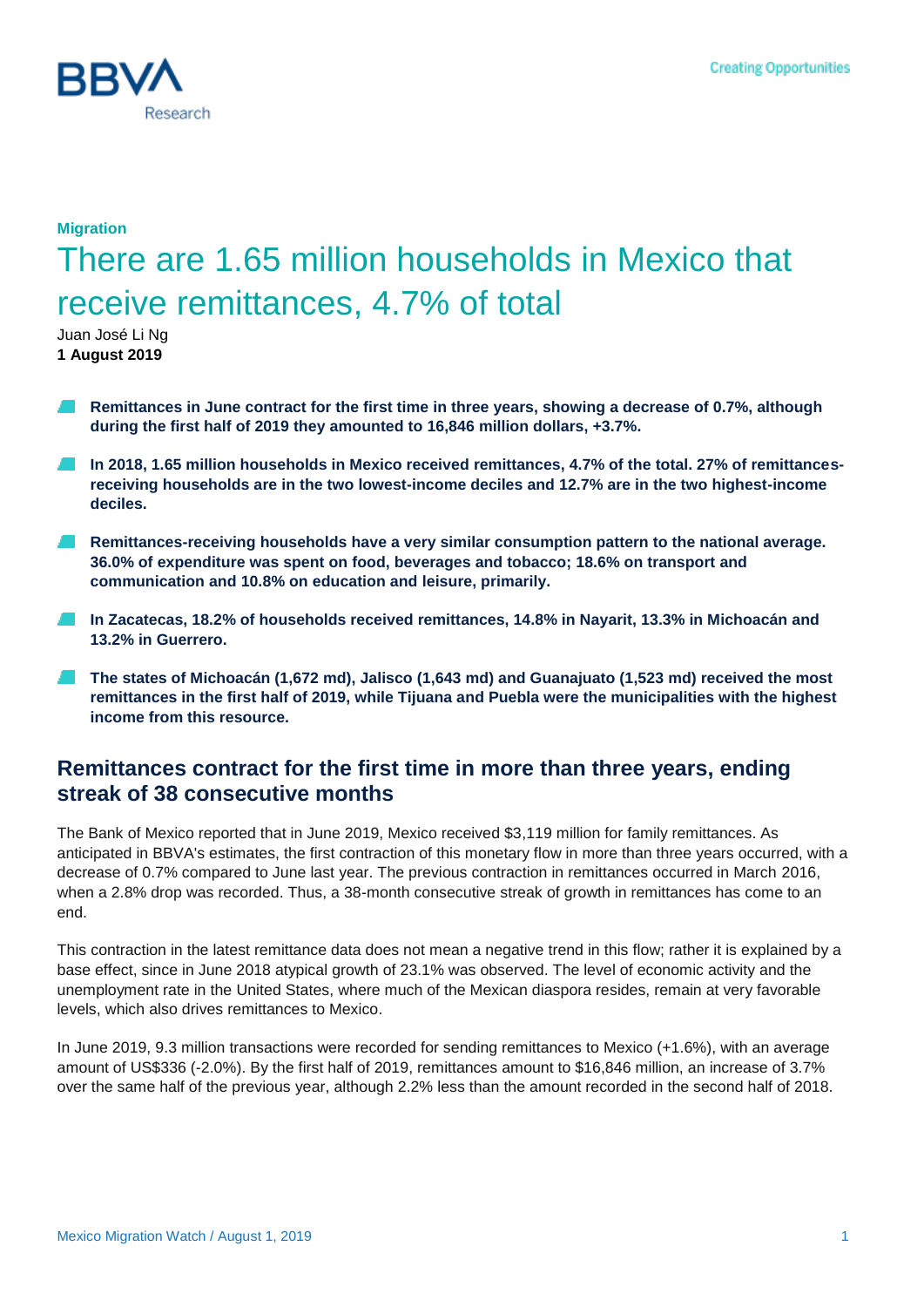



### Figure 1. **Family remittances to Mexico, 2016-2019** (% YoY change in USD)

Source: BBVA Research based on Banco de México data.



### Figure 2. **Semi-annual income of family remittances to Mexico, 2012h1-2019h1** (US\$ millions)

Source: BBVA Research based on Banco de México data.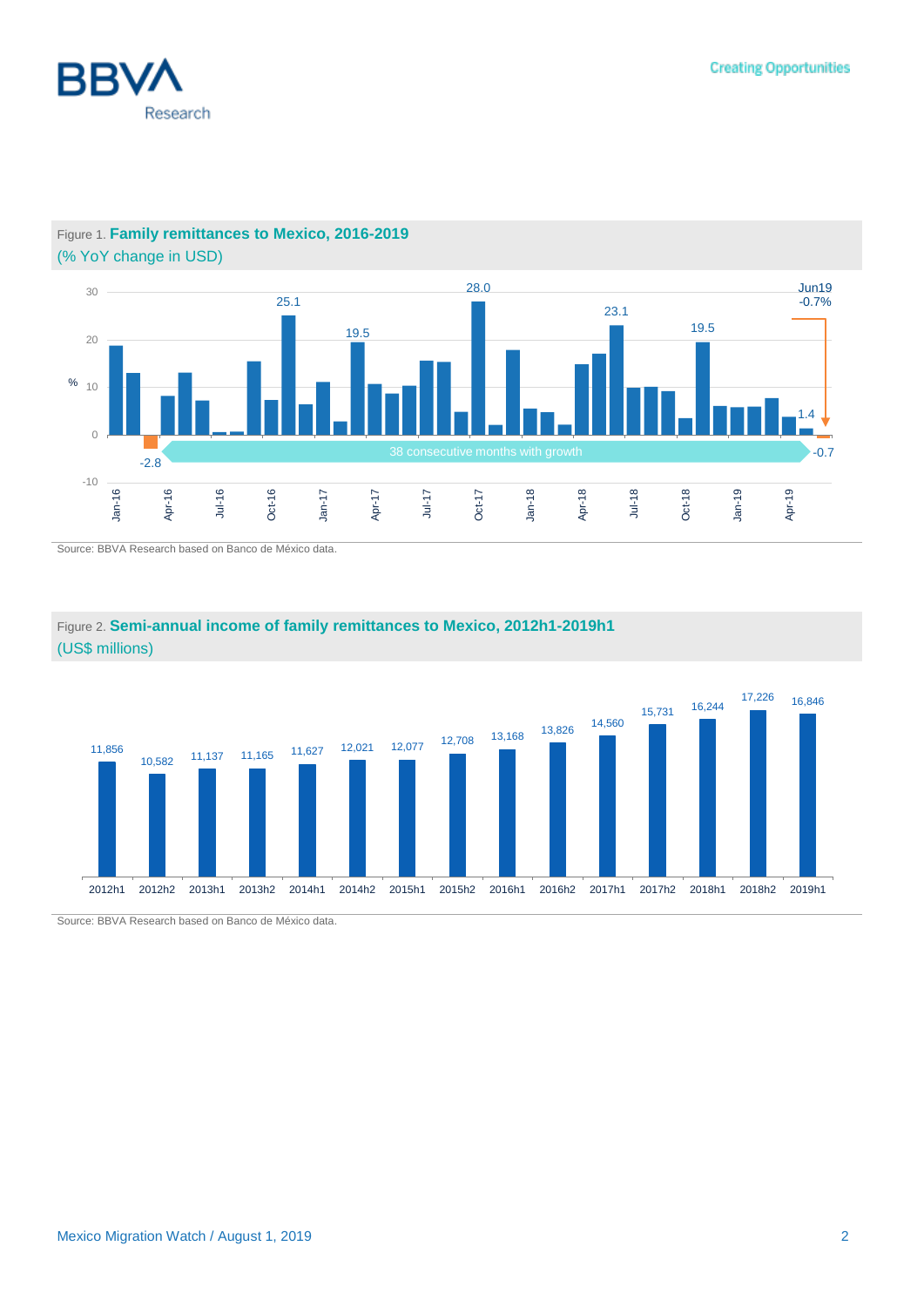

## **4.7% of households in Mexico received remittances, with an increase of 53 thousand households between 2016 and 2018**

In its income section, the ENIGH includes the question of "How much money did you receive from income from other countries?", which allows an estimate of remittances-receiving households in Mexico. This prompt has been maintained throughout different editions of the survey, which allows us to make a historical comparison.

In 2018, the ENIGH registered an increase in the specific indicator of remittances-receiving households of approximately 53 thousand households in two years, from 1,593,450 in 2016 to 1,646,253 households, which is equivalent to 3.3% growth. However, this increase was lower than the growth of households during this period, which caused the proportion of households receiving remittances in Mexico to decrease from 4.8% in 2016 to 4.7% in 2018.

The following charts show the change in the number and proportion of remittances-receiving households in Mexico. In 2006, the largest volume of households that received this resource was recorded, amounting to almost 2 million, representing 7.1% of the total; meanwhile, in both absolute and relative terms, 2014 was the year with fewest remittances-receiving households, at least since 2002. In 2018, the number of households receiving money from abroad was growing to levels close to those observed in 2008.



Source: BBVA Research Estimates from INEGI, National Household Income and Expenditure Survey (ENIGH), 2002-2018.





Source: BBVA Research Estimates from INEGI, National Household Income and Expenditure Survey (ENIGH), 2002-2018.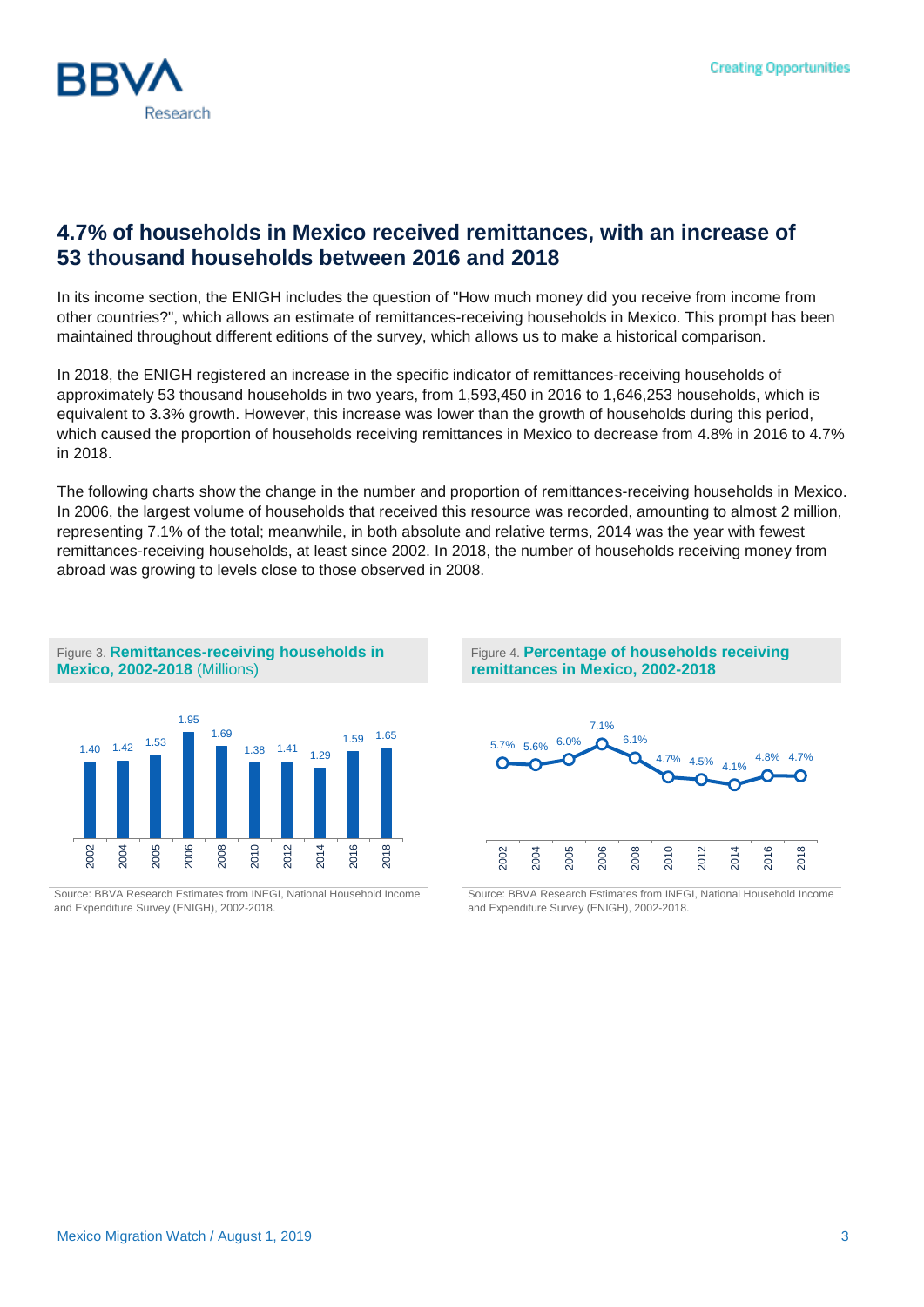

## **Even considering remittances, households receiving these resources tend to be more concentrated in low-income deciles**

Inequality in household income is a relevant issue for public policy in Mexico. Based on the ENIGH, households can be ordered from lowest to highest income and classified into groups according to this variable. Thus, the distribution of income in Mexico can be obtained by deciles (10 groups, each with 10% of households), and whether those receiving remittances are amongst the lower or higher income segments in the country can be analyzed.

If households receiving money from abroad had current income levels similar to the rest of the country, the distribution per decile would be very equitable, i.e. 10% in each of the deciles. If remittances-receiving households have higher incomes than the rest of Mexico, a greater concentration in high-income deciles would be observed, and vice versa: if these households had lower incomes, they would be more concentrated in lower deciles.

ENIGH data for 2018 indicates that, even considering income from remittances, households receiving this resource tend to be more concentrated in low-income deciles. 27% of remittances-receiving households are in the two lowest-income deciles, and 12.7% are in the two highest-income deciles.





Source: BBVA Research Estimates from INEGI, National Household Income and Expenditure Survey (ENIGH) 2018.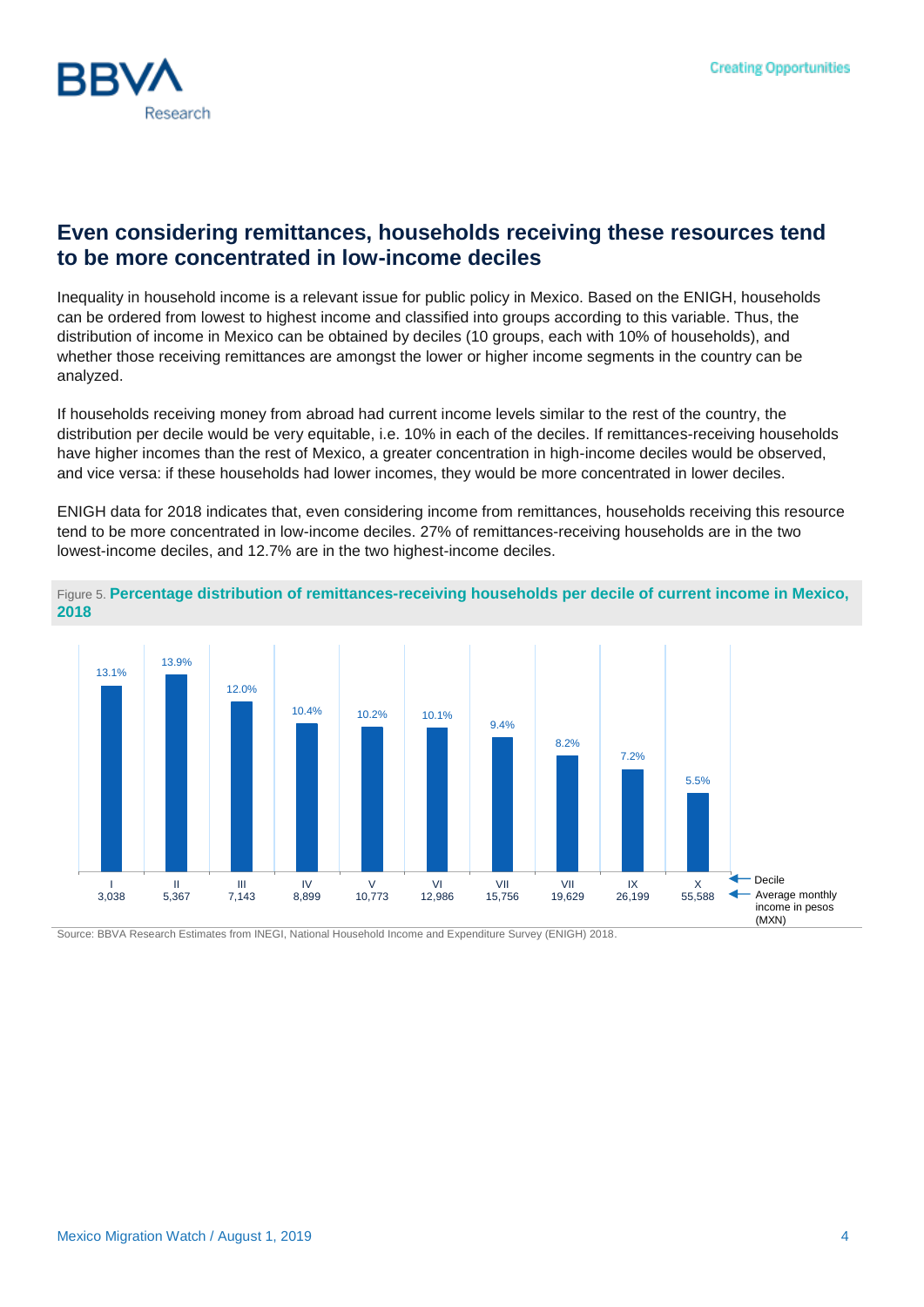

# **How does consumption of remittances-receiving households behave?**

One of the important components of ENIGH is the part of the recording of outlays made by households in Mexico. These household expenses can be grouped into nine categories for analysis. By 2018, 35.3% of the current monetary expenditure of all households in Mexico is for food, beverages and tobacco, and 20.0% is for transport and communications.

With this same classification, an analysis of households can be made, distinguishing between whether or not they receive remittances from abroad. In general, households receiving remittances are found to have consumption behavior similar to those that do not receive this resource. In 2018, remittances-receiving households mainly accounted for 36.0% of expenditure on food, beverages and tobacco, 18.6% on transport and communication and 10.8% on education and leisure.

By comparing specific indicators for households that do not receive remittances, households that receive this resource are found to dedicate a lower proportion of their spending on transport and communications, education and leisure, and housing and services, while there is a greater proportion of spending on food, beverages and tobacco, and on health.



#### Figure 6. **Percentage distribution of monetary current expenditure in Mexico, 2018**

Source: BBVA Research Estimates from INEGI, National Household Income and Expenditure Survey (ENIGH) 2018.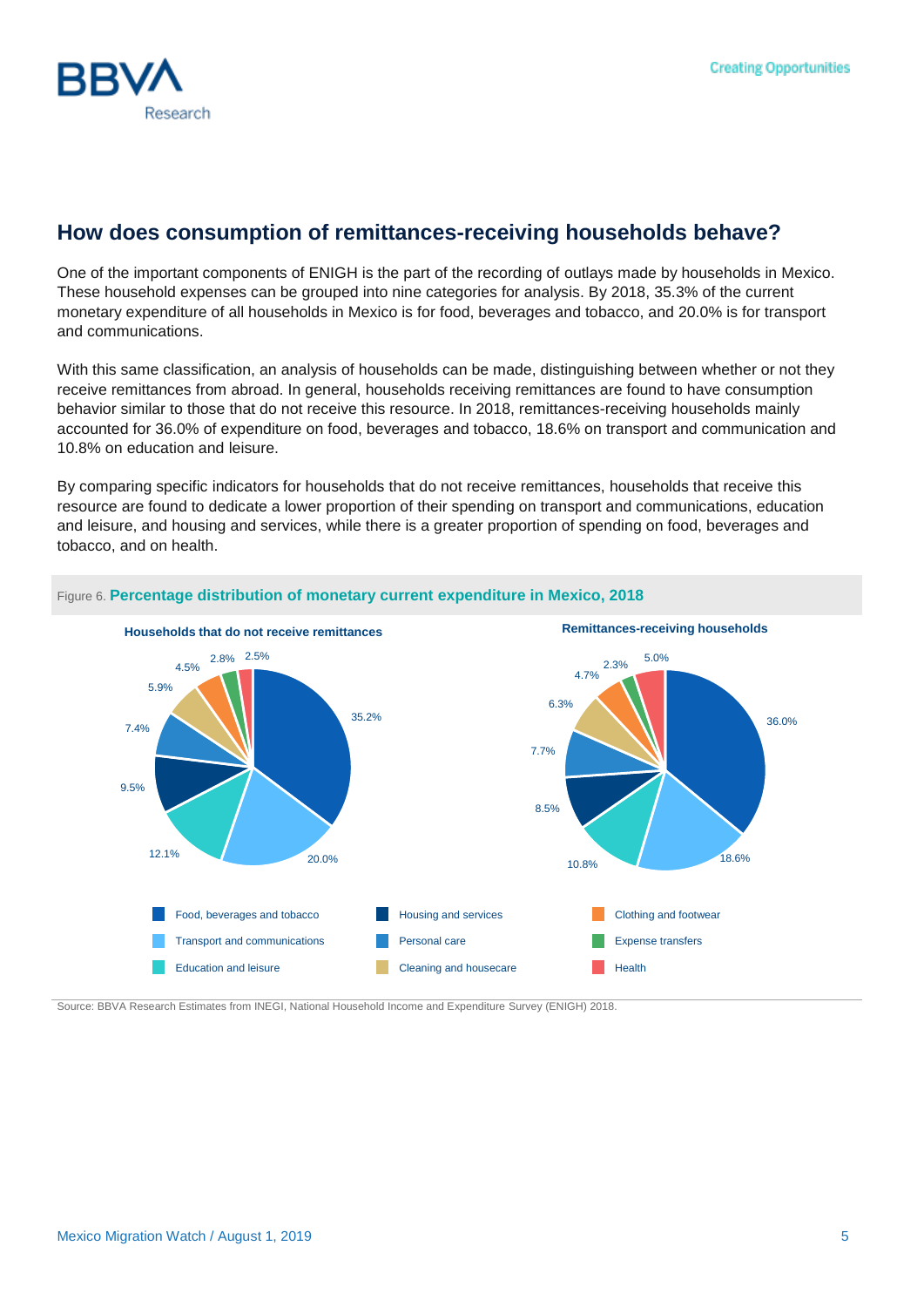

## **18.2% of Zacatecas households received remittances; the proportion was 14.8% in Nayarit, 13.3% in Michoacán and 13.2% in Guerrero**

The distribution of remittances-receiving households in Mexican territory is not homogeneous. The arrival of this resource from abroad is linked to the volume and migratory flow of each state, and to various economic, cultural, educational, and family aspects, including among others, the Mexican migrant population residing mainly in the United States.

In 2018, the states that reported the highest proportion of remittances-receiving households were: Zacatecas (18.2%), Nayarit (14.8%), Michoacán (13.3%), Guerrero (13.2%), Durango (11.7%) and San Luis Potosí (11.1%).

In contrast, various entities in the Yucatan Peninsula and other regions of the country have very low proportions of households receiving remittances such as: Baja California Sur (0.6%), Mexico City (0.7%), Yucatan (0.8%), Tabasco (0.8%), Quintana Roo (1.2%) and Nuevo León (1.2%).

### Table 1. **Percentage of households receiving remittances in Mexico by state, 2018**

| <b>State</b>    | $\frac{9}{6}$ | <b>State</b>           | $\frac{9}{6}$ |
|-----------------|---------------|------------------------|---------------|
| Zacatecas       | 18.2          | Puebla                 | 4.1           |
| <b>Nayarit</b>  | 14.8          | Chihuahua              | 3.8           |
| Michoacán       | 13.3          | Sonora                 | 3.8           |
| Guerrero        | 13.2          | Veracruz               | 3.7           |
| Durango         | 11.7          | Baja California        | 3.0           |
| San Luis Potosí | 11.1          | <b>Tlaxcala</b>        | 2.4           |
| Guanajuato      | 8.4           | Coahuila               | 2.2           |
| Oaxaca          | 8.3           | Chiapas                | 2.0           |
| Jalisco         | 6.6           | Campeche               | 1.9           |
| Colima          | 6.3           | <b>State of Mexico</b> | 1.3           |
| Sinaloa         | 6.1           | Nuevo León             | 1.2           |
| Aguascalientes  | 6.0           | Quintana Roo           | 1.2           |
| Hidalgo         | 5.7           | Tabasco                | 0.8           |
| <b>Morelos</b>  | 5.1           | Yucatán                | 0.8           |
| Tamaulipas      | 5.1           | <b>Mexico City</b>     | 0.7           |
| Querétaro       | 4.7           | Baja California Sur    | 0.6           |
|                 |               | <b>National</b>        | 4.7           |

Source: BBVA Research Estimates from INEGI, National Household Income and Expenditure Survey (ENIGH) 2018.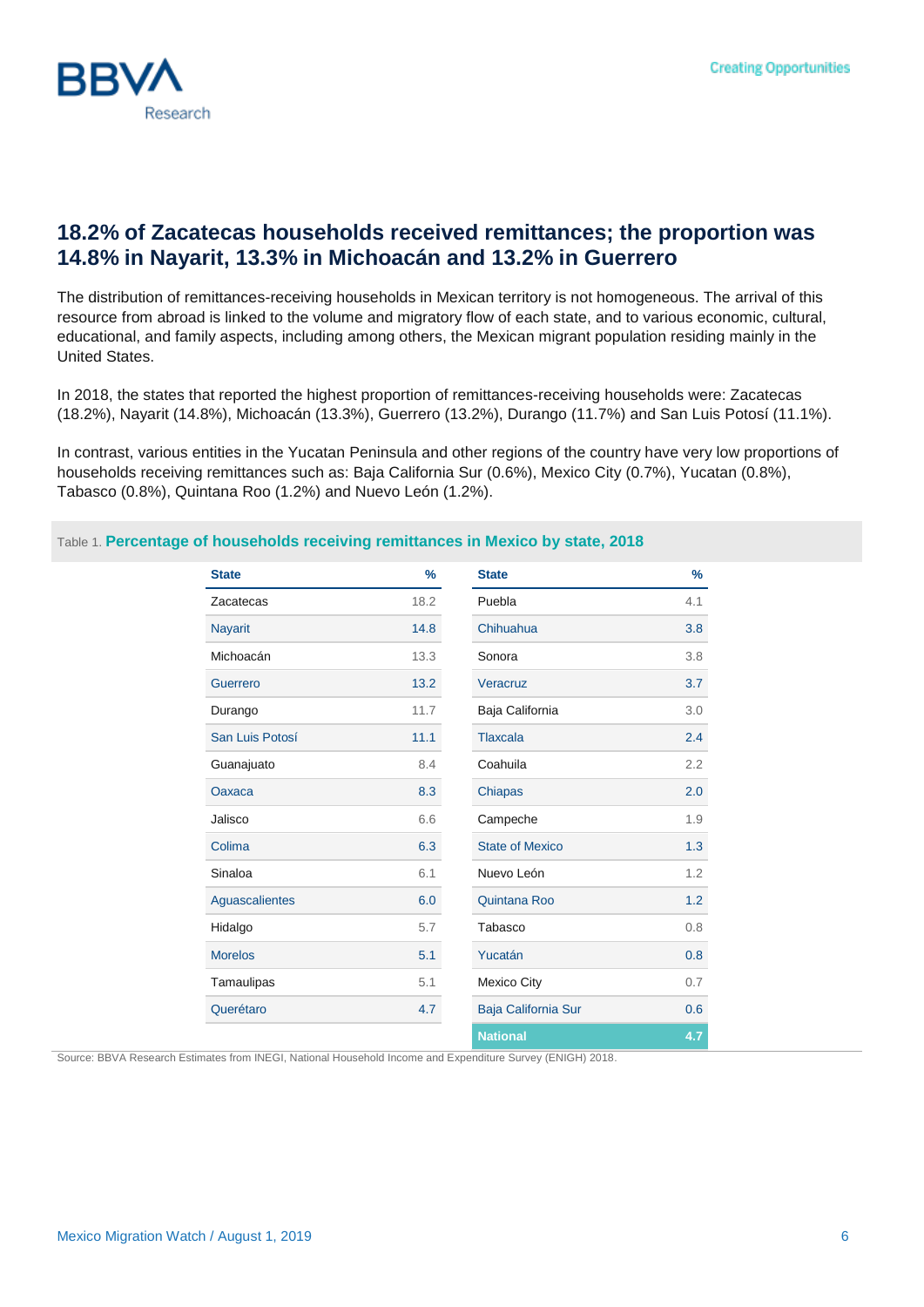

### **Michoacán (1,672 md), Jalisco (1,643 md) and Guanajuato (1,523 md), the states that received the most remittances in Mexico in the first half of 2019**

In general, there are no significant changes in the order of the major remittances-receiving states in Mexico. In the first half of 2019, the states that received the most remittances were: Michoacán (1,672 million dollars), Jalisco (1,643md), Guanajuato (1,523md), the State of Mexico (965md), Oaxaca (854md), Guerrero (842md) and Puebla (841md). Although it is observed that Puebla dropped by one position, the difference with Guerrero is minimal; note the final data that is observed at the close of the year.

As for the growth rate observed during the first half of the year, the states that increased the most were: Tabasco (+39.1%), Chiapas (+27.8%), Chihuahua (+11.8%), Mexico City (+10.8%), Campeche (+10.6%) and Quintana Roo (+10.1%), while the largest contractions were in the states of Colima (-16.4%) and Nuevo León (-4.8%).

#### Table 2. **Remittances to Mexico by state, 1st half 2018 vs. 1st half 2019** (Millions of dollars and % variation)

|                 | <b>State</b>           | 2018h1 | 2019h1 | $\frac{9}{6}$ |    | <b>State</b>        | 2018h1 | 2019h1 | $\%$    |
|-----------------|------------------------|--------|--------|---------------|----|---------------------|--------|--------|---------|
| 1               | Michoacán              | 1.641  | 1.672  | $+1.9$        | 17 | Sinaloa             | 386    | 412    | $+6.6$  |
|                 | 2 Jalisco              | 1.617  | 1.643  | $+1.6$        | 18 | Durango             | 378    | 395    | $+4.3$  |
| 3               | Guanajuato             | 1.466  | 1.523  | $+3.9$        | 19 | Tamaulipas          | 387    | 386    | $-0.3$  |
|                 | 4 State of Mexico      | 926    | 965    | $+4.1$        | 20 | <b>Morelos</b>      | 328    | 338    | $+2.9$  |
| 5               | Oaxaca                 | 844    | 854    | $+1.3$        | 21 | Querétaro           | 315    | 327    | $+3.6$  |
| $6^{\circ}$     | Guerrero               | 802    | 842    | $+5.0$        | 22 | Coahuila            | 288    | 295    | $+2.3$  |
|                 | 7 Puebla               | 838    | 841    | $+0.3$        | 23 | Sonora              | 253    | 267    | $+5.4$  |
| 8               | <b>Mexico City</b>     | 682    | 755    | $+10.8$       | 24 | <b>Nayarit</b>      | 256    | 265    | $+3.3$  |
| 9               | Veracruz               | 663    | 697    | $+5.1$        | 25 | Aguascalientes      | 228    | 228    | $+0.0$  |
| 10 <sup>°</sup> | San Luis Potosí        | 592    | 621    | $+4.8$        | 26 | Colima              | 167    | 139    | $-16.4$ |
| 11              | Zacatecas              | 532    | 527    | $-1.0$        | 27 | Tabasco             | 97     | 134    | $+39.1$ |
| 12 <sup>2</sup> | Chihuahua              | 468    | 524    | $+11.8$       | 28 | Tlaxcala            | 120    | 119    | $-1.0$  |
| 13              | Chiapas                | 380    | 486    | $+27.8$       | 29 | Yucatán             | 99     | 102    | $+3.1$  |
|                 | 14 Nuevo León          | 476    | 453    | $-4.8$        | 30 | <b>Quintana Roo</b> | 79     | 87     | $+10.1$ |
| 15              | Hidalgo                | 434    | 445    | $+2.4$        | 31 | Campeche            | 38     | 42     | $+10.6$ |
| 16              | <b>Baja California</b> | 427    | 425    | $-0.5$        | 32 | Baja California Sur | 37     | 40     | $+7.6$  |
|                 |                        |        |        |               |    | <b>TOTAL</b>        | 16.244 | 16.846 | $+3.7$  |

Source: BBVA Research based on Banco de México data.